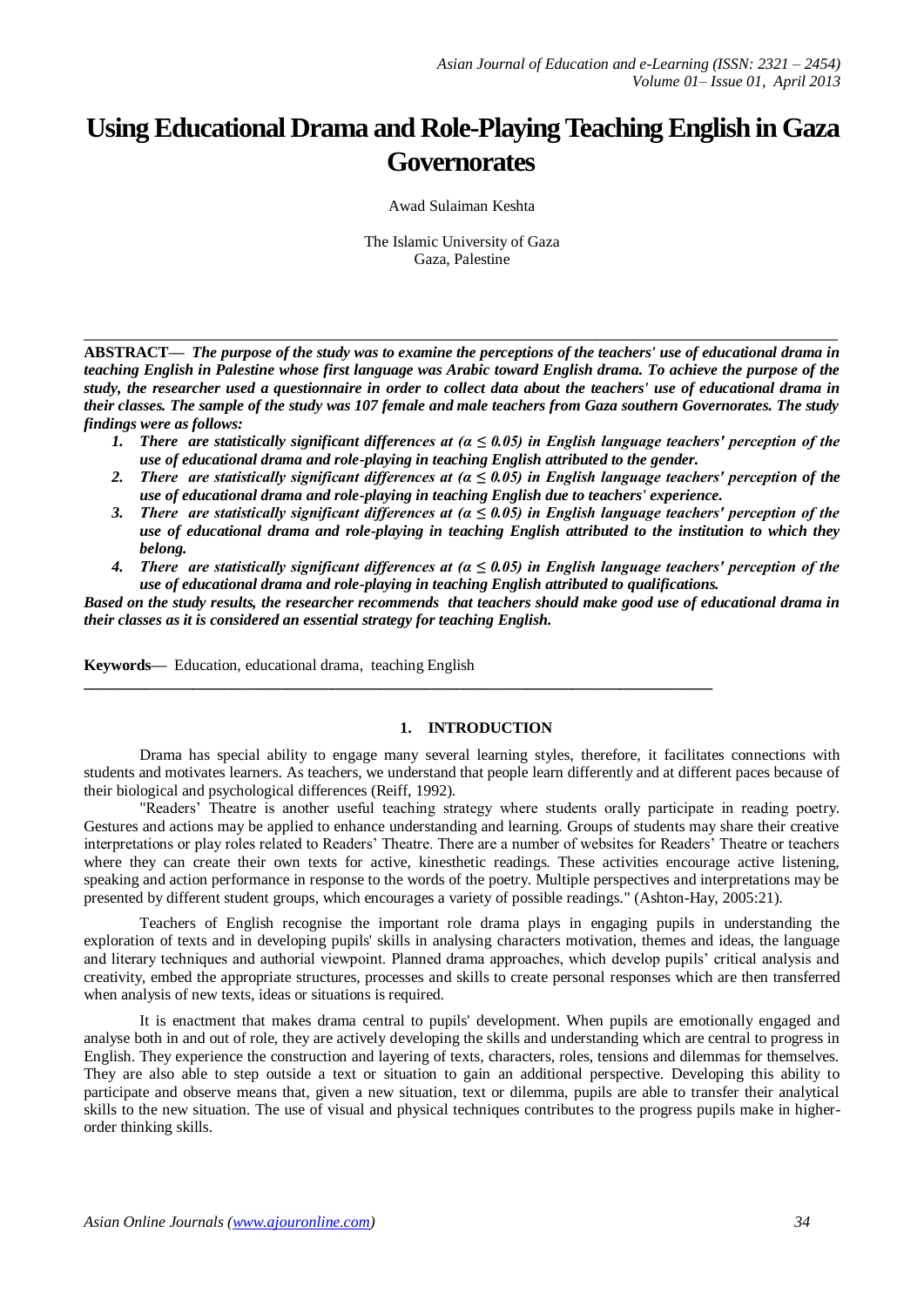# **2. STATEMENT OF THE PROBLEM**

The purpose of the study was to examine the perceptions of Palestinian EFL school teachers towards their use of educational drama and role-playing in teaching English.

## **3. RESEARCH QUESTIONS**

- 1. Are there statistically significant differences at ( $\alpha \le 0.05$ ) in English language teachers' perception of the use of educational drama and role-playing in teaching English attributed to gender?
- 2. Are there statistically significant differences at ( $\alpha \le 0.05$ ) in English language teachers' perception of the use of educational drama and role-playing in teaching English attributed to experience?
- 3. Are there statistically significant differences at  $(\alpha \le 0.05)$  in English language teachers' perception of the use of educational drama and role-playing in teaching English attributed to institution?
- 4. Are there statistically significant differences at ( $\alpha \le 0.05$ ) in English language teachers' perception of the use of educational drama and role-playing in teaching English attributed to qualifications?

# **4. LITERATURE REVIEW**

"Dramatic methods/techniques such as role-playing and simulations are well documented in social studies and history, business and vocational, foreign language, and even science classes. The literature of classroom drama suggests that there is considerable untapped potential for using drama as a teaching method"(Dervishaj (2009). Combs (1988: 9) reports that while drama is informed by many of the ideas and practices of theatre art, it is principally valued as learning medium rather than as an art form, and is governed and validated through criteria other than aesthetics. Informal drama's goals are based on pedagogical, developmental and learning theory as much or more than they are arts-based; its objectives are manifold, but they are all directed toward the growth and development of the participant rather than the entertainment or stimulation of the observer."

#### **Using Drama in the Classroom**

According to Dorothy Heathcote (1983: 701), an important value of using drama in the classroom is that "in drama the complexity of living is removed temporarily into this protected bower so that students not only can learn it and explore it, but also enjoy it." Heathcote also emphasizes the way drama encourages enactment of many different social roles and engages many levels, styles, and uses of language. Language is the central tool and concern for Heathcote, who notes the crucial nature of communication in society and places communication at the centre of the educational system. Drama has many applications in the classroom. The teacher may work in role, as Dorothy Heathcote (1985)

demonstrates, assuming for him/herself and his/her students the "mantle of the expert." With this role-playing technique students assumed the attitudes and language of present-day scientists planning a Bronze-Age community; or they could become monks who find an ancient manuscript and must decide what should be done with it. Whether students become the town council in "The Pied Piper" (Tarlington, 1985), government officials in Farley Mowat's "Never Cry Wolf" , or representatives of the publishing industry teacher and students collaboratively construct their imaginary world. The gradual construction and exploration of this world results in a better personal understanding of the central issues being studied.

"Other techniques useful in the classroom are readers' theatre and choral readings and writing and producing radio programs, television screenplays, or documentaries. Students develop both the understanding of and appreciation for literary genres and for particular works of fiction by writing scripts from fiction or writing fiction descriptions from play scenes. Dramatic activity is a useful way to begin a piece of literature or to generate ideas for writing. Drama can encourage students to explore, clarify, and elaborate feelings, attitudes, and ideas. Because drama requires students to organize, synthesize, and articulate their ideas, it provides an excellent opportunity for reflection and evaluation at the conclusion of a unit of study." Dervishaj (2009)

## **Educational Drama Techniques**

Drama techniques are defined as strategies to communicate or convey the intended meaning which involves a wide range of activities. Therefore, it is worth noting that these two terms will be used interchangeably throughout this study. Heathcote (1989); Wagner (1998: 22) affirm that they are the everyday tools of the drama teacher. They help to develop enquiry skills, to encourage negotiation, understanding and creativity. They can enhance performance skills such as character development and storytelling and be used across the curriculum to actively involve students in their own learning. Drama strategies may include: role plays, teacher in role, forum theatre, conscience alley, hot seating, tableaux, still image and freeze frame, thought tracking, storytelling, spotlight, cross-cutting, soundscape, dance, games, and simulations. Each dramatic genre is distinct with different purposes and learning outcomes. Meanwhile, drama techniques utilized in a language class have generally been divided into seven types, including games, mime or pantomime, role playing, improvisation, simulation, storytelling, and dramatization. Dillion (1988: 37) presents those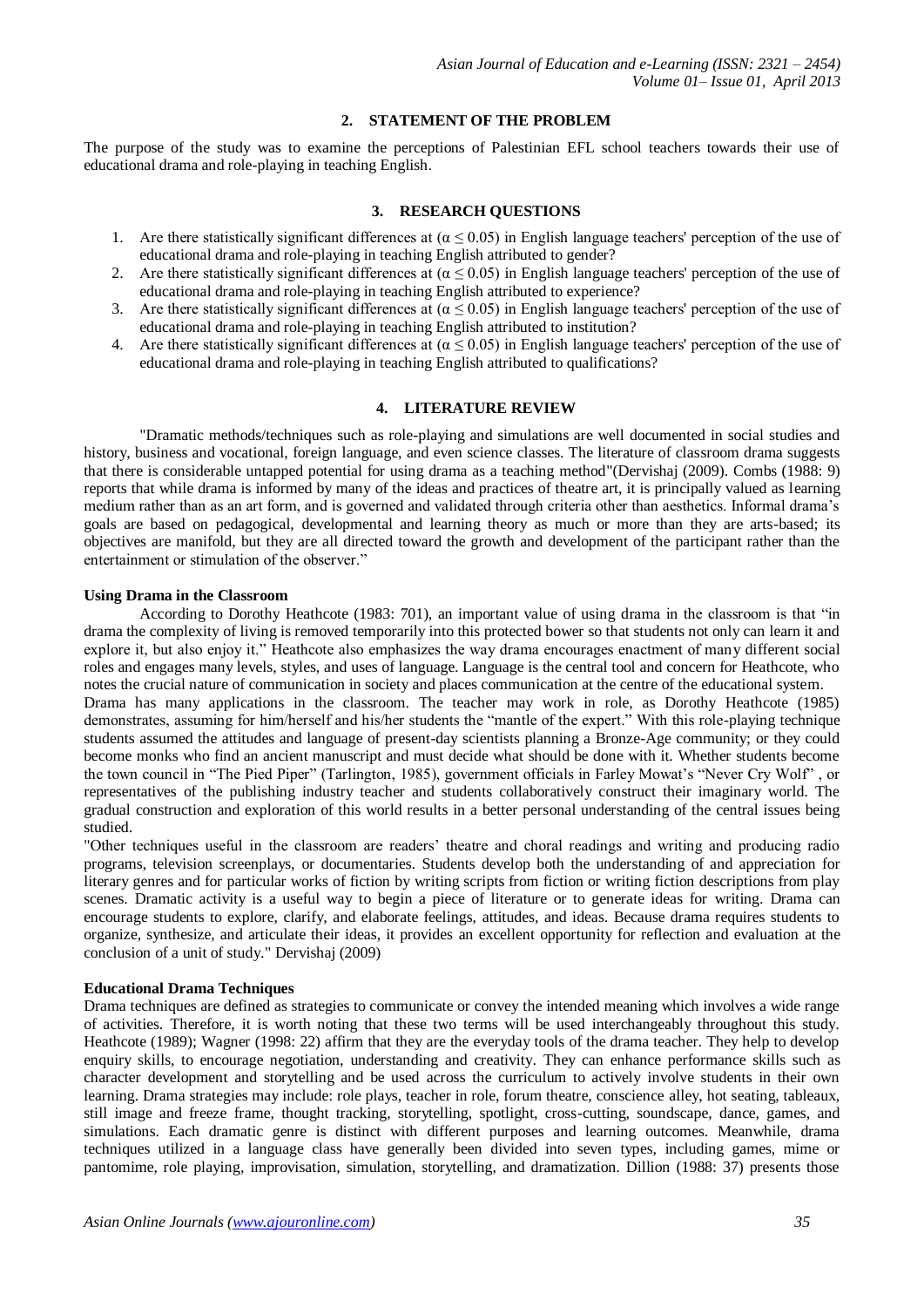techniques with regard to speaking skills; they are considered pedagogical devices vital for initiating classroom interaction.

## **5. PREVIOUS STUDIES**

Sari (2011) carried a study whose purpose was to improve student's speaking skills at the eleventh grade. Sari sought to find out whether socio drama improve the students' speaking skills? Socio drama, according to him, is a method by which a group of individuals select spontaneously to enact a specific social situation common to their experience. It is effective in clarifying values, developing social skills, solving problems, diagnosing an organization, developing and rehearsing action plans or improving personal effectiveness and awareness. The target population of this study included all students at the eleventh grade of SMA N 1 Pac Iran. The researcher selected the sample of one teacher and a class of students at the eleventh grade, in order to get specific information about socio drama method and the students' responses to it. The researcher used: questionnaires, interviews and observation. After analyzing these three instruments, results revealed that using socio drama techniques in teaching had a positive effect in developing speaking skills.

Similarly, Aqlisty Nia (2011) conducted a study to know whether drama can improve students speaking ability. It also aimed to give general description about the implementation of drama in the classroom and about the things happening in the class when it was implemented. The sample of this study was from the second graders of SMA Muhammadiyah 1 Surakarta. The method used in this research was an action research where the researcher taught speaking English using drama technique. The research data were collected by using techniques of qualitative and quantitative data collection which included: observation, interview, pre-test and post-test. This classroom action research concerned with solving the problems by identifying them, planning, implementing, and observing the action, reflecting the result of the observation, and revising the plan for the next steps. The result of the research showed that drama could improve students speaking ability. Besides, their test achievement during the research was better than their score in the teacher's note before the actions were implemented.

Likewise, the aim of Tsou's study (2005) was to improve speaking skills through instruction in oral classroom participation. Student participation included many forms of student actions such as speaking, listening, reading, writing, and body language or physical movement. Students at a university in southern Taiwan were selected from the freshman English class, a required course for all first-year students. Those participants were divided into two groups: experimental and control group. The researcher designed a course that depended on Participation Instruction (PI). PI is a kind of instruction which depends mainly on using drama techniques in teaching. Therefore, the initial hypothesis of this study whether PI increase Taiwanese students' oral participation in class. The study included both quantitative and qualitative data. The quantitative data were collected through questionnaires, tests, and observations; the qualitative data were gathered through passive participant observation, survey responses, and an interview with the teacher. In order to examine differences between the experimental and control groups before the onset of the experiment, preliminary tests were done. At the end of each semester, every student was required to fill out course and teacher evaluation forms. These two completed forms were then analyzed and their average scores were calculated. The experimental group had consistently higher mean scores than the control group. As a result, the researcher recommended teachers to use the PI in developing speaking oral skills.

Moreover, Emel et al (2010) conducted a study to examine whether the creative drama, which was integrated with communication skills, had any effect on communication skills of the students of Child Development and Education Teaching Department. The participants of this study consisted of 48 students divided into two groups: the experimental group with 24 students and the control group had the same number of students. Those participants were from Selçuk University, Faculty of Vocational Education students. Both pre and post test were distributed to both groups. The experiment group students were exposed to communication skills education program that was integrated with 90 minutes creative drama for 8 weeks. The pretest was applied to the experimental and control groups before the implementation of the educational program. At the end of 8 weeks both groups sat for to the post-test. Evaluating Communication Skills Scale was used as data gathering tool to measure communication skills of the students. The pretest scores showed that the experimental and control groups are equal in the scores of the pre-test. When the researchers examined the post-test score average of experimental and control groups; it was seen that the post-test average of experiment group was higher than post-test point average of control group. The result also showed that the communication skills that were given through creative drama education increased students' communication skill scores.

Furthermore, the purpose of Jarayseh's (2010) study was to highlight the impact of using drama in teaching on the proficiency and fluency of the students studying English. Moreover, it was important to discover its impact on their social and academic life, hoping that this may lead to giving more attention and care for the use of drama in teaching English and the expected advantages for Palestinian students in the future. The students of seventh and eighth graders in Herman Gmeiner School/ SOS and Talitha Kumi School in Beit Jala were the participants of the study. There were 31 students from Herman Gmeiner School and 26 students from Talitha Kumi School. The sample was chosen randomly from these two schools. After exposing fifty-seven students from seventh and eighth grades to drama-in-education techniques, they filled out the specifically designed questionnaire, which was given to all students in order to know their views during the drama lessons. Moreover, they took a test after being exposed to the two drama pieces. At the end of exposing them to drama for twelve weeks practicum, an assessment was carried out of every student in the two schools.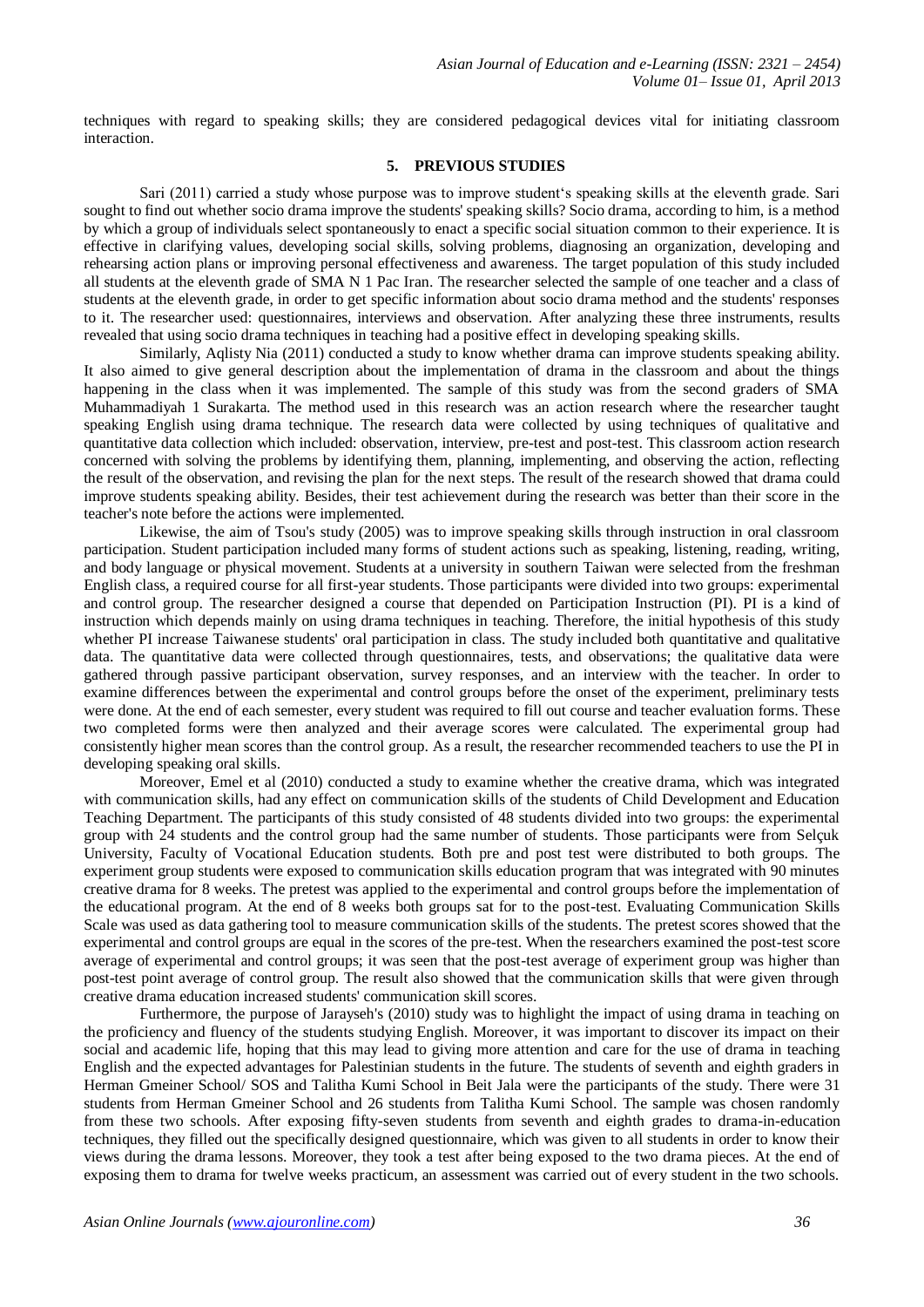Results indicated that using drama in learning English would make the students more enthusiastic and had more impact compared to the traditional approaches. The researcher explained the positive effect of using drama in enhancing students' confidence, self-esteem and oral communication skills. Finally, the results indicated that the use of drama in education led to an overall ensuring that they became active participants rather than passive recipients in the class.

In a unique study, Lin (2009) attempted to create a holistic picture of Chinese EFL teacher's role-play implementation in secondary school classrooms and to provide valuable insights into role-play pedagogy in EFL education. Through a multiple case study of seven teachers and some of their students in an authentic Chinese secondary school context, the writer gathered data from various sources including in-depth interviews, direct classroom observations, student focus group discussions and subsequent questionnaires. The findings reflected the benefits of role play as a language teaching strategy. Moreover, the outcomes of this study included a sample role-play project and a series of recommendations that were helpful to teachers, administrators and teacher training program developers to create a better situation to encourage the use of role-play both effectively and communicatively.

In addition, Ramos (2002) conducted a study to find out students' perception about role-play and the effectiveness of using role-play activities in improving the interaction outside the classroom. The participants in this study were nine students enrolled in an intensive English program at a State University in North Central Appalachia. The group consisted of three Arabic speakers, four Spanish speakers, and two Japanese speakers. There were five male students and four female students, and their age range was between 18 and 32. Since the focus of the research was on the students' perceptions of role play activities, a qualitative research design seemed more appropriate. The three data gathering methods used in the study included a questionnaire, teacher and student interviews, and class observations. The questionnaire included twenty-four questions which included both structured response and open-ended questions. The purpose of the questionnaire was to elicit information about the learners' prior and current language-learning experiences, and learning strategies. The interview consisted of 13 open-ended questions, which focused on the participants' perceptions of role play activities. Moreover, the participants were observed over a seven-week period of time. Results indicated that role- play activities improve participants' interaction outside the classroom.

# **6. METHODOLOGY**

In an attempt to identify intermediate English language teachers' perception of the use of educational drama and roleplaying in teaching English, the researcher developed a questionnaire that was administered to 107 English language teachers in Gaza Southern Governorates.

#### **Type of research methodology**

The descriptive analytical method was adopted to describe and analyze the information taken from the questionnaires to explore the teachers' perceptions. The descriptive research is defined as "A research that describes group of characteristics or behaviors in numerical terms" (Brown and Rodgers, 2002:117). Descriptive research also interprets data in words in case of qualitative data (Maykut and Morehouse, 1994). In this study, the researcher used quantitative data that are taken from the questionnaires and described numerically.

#### **Research variables**

A) Independent variables: type of school (UNRWA/ public), gender, academic qualification, and experience.

B) Dependant variables: Teachers' use of educational drama and role playing.

#### **Population of the study**

Population of the study consists of all English language teachers who worked at UNRWA and public schools in Gaza Southern Governorates during the first term of the scholastic year  $(2012 - 2013)$ . The population of the study was (250) teachers.

## **Sample of the study:**

Sample of the study consisted of (107) teachers with percent (43%) who were randomly chosen from the study population. Tables (1, 2, 3, 4) show the distribution of the sample.

#### **Table (1)**

## **Distribution of the sample according to teachers' gender**

| <b>Classification</b> | No. | $\%$  |
|-----------------------|-----|-------|
| Male                  | 18  | 44.86 |
| Female                | 59  | 55.14 |
| Total                 | 107 |       |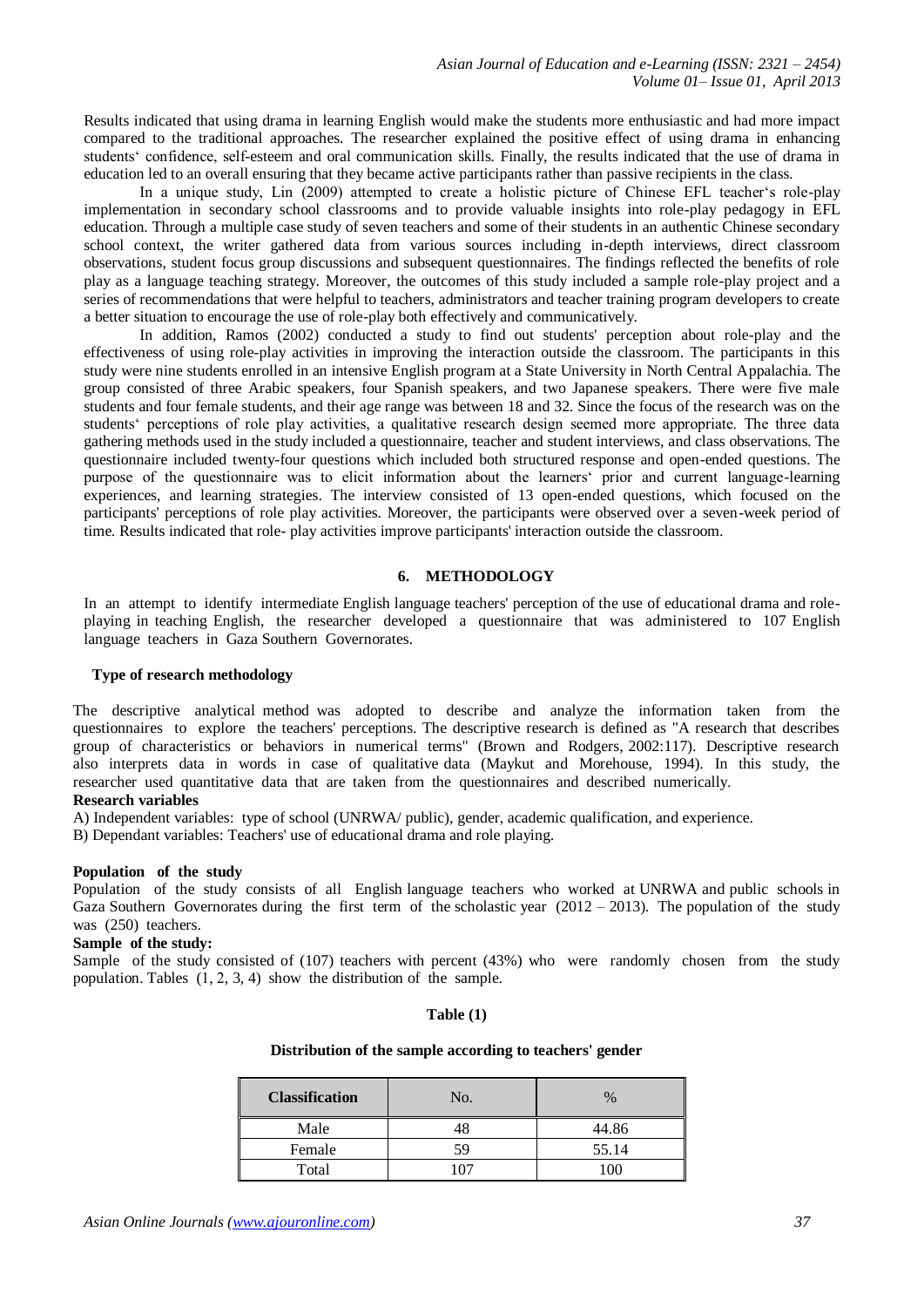#### **Table (2)**

#### **Distribution of the sample according to teachers' experience**

| <b>Classification</b> | No. | $\%$  |  |
|-----------------------|-----|-------|--|
| $1-5$                 | 25  | 23.36 |  |
| $5-10$                | 33  | 30.84 |  |
| $10$ -up              | 49  | 45.79 |  |
| Total                 |     | 100   |  |

## **Table (3)**

#### **Distribution of the sample according to teachers' institution**

| <b>Classification</b> | No. | $\%$  |
|-----------------------|-----|-------|
| <b>UNRWA</b>          |     | 60.75 |
| public school         |     | 39.25 |
| Total                 |     |       |

#### **Table (4)**

#### **Distribution of the sample according to teachers' qualifications**

| <b>Classification</b> | No. | $\%$           |
|-----------------------|-----|----------------|
| BA                    |     | 90.65          |
| M.ED                  |     | 9.35           |
| Total                 |     | 0 <sup>0</sup> |

#### **Instrumentation**

 A Likert-scale questionnaire was used as the main tool to gather data about teachers' perceptions of using educational drama and role playing. A Likert scale gives a range of responses to a question (Cohen, Manion, and Morrison, 2010). Here, the scale is of five choices:

1 strongly agree, 2 agree, 3 neutral, 4 disagree, 5 strongly disagree.

 The questionnaire was designed and developed by the researcher. It included six major domains; the first domain was concerned with fluency, the second domain dealt with accuracy, the third domain introduced vocabulary, the fourth domain dealt with content, the fifth introduced confidence and the last section focused on performance skills and it had two sentences.

#### **Validity of the questionnaire:**

A valid questionnaire measures what it is designed to measure (Cohen, Manion, and Morrison, 2010). The researcher used the referee validity and the internal consistency validity to ensure its validity.

 A panel of referees refereed the questionnaire. Some are university professors and others are school teachers in addition to a school principal. The referees were asked to check the clarity and relevance of the questionnaire items. Some items were deleted, and some others were modified according to the referees' comments. Table (5) shows the number of each domain after modification.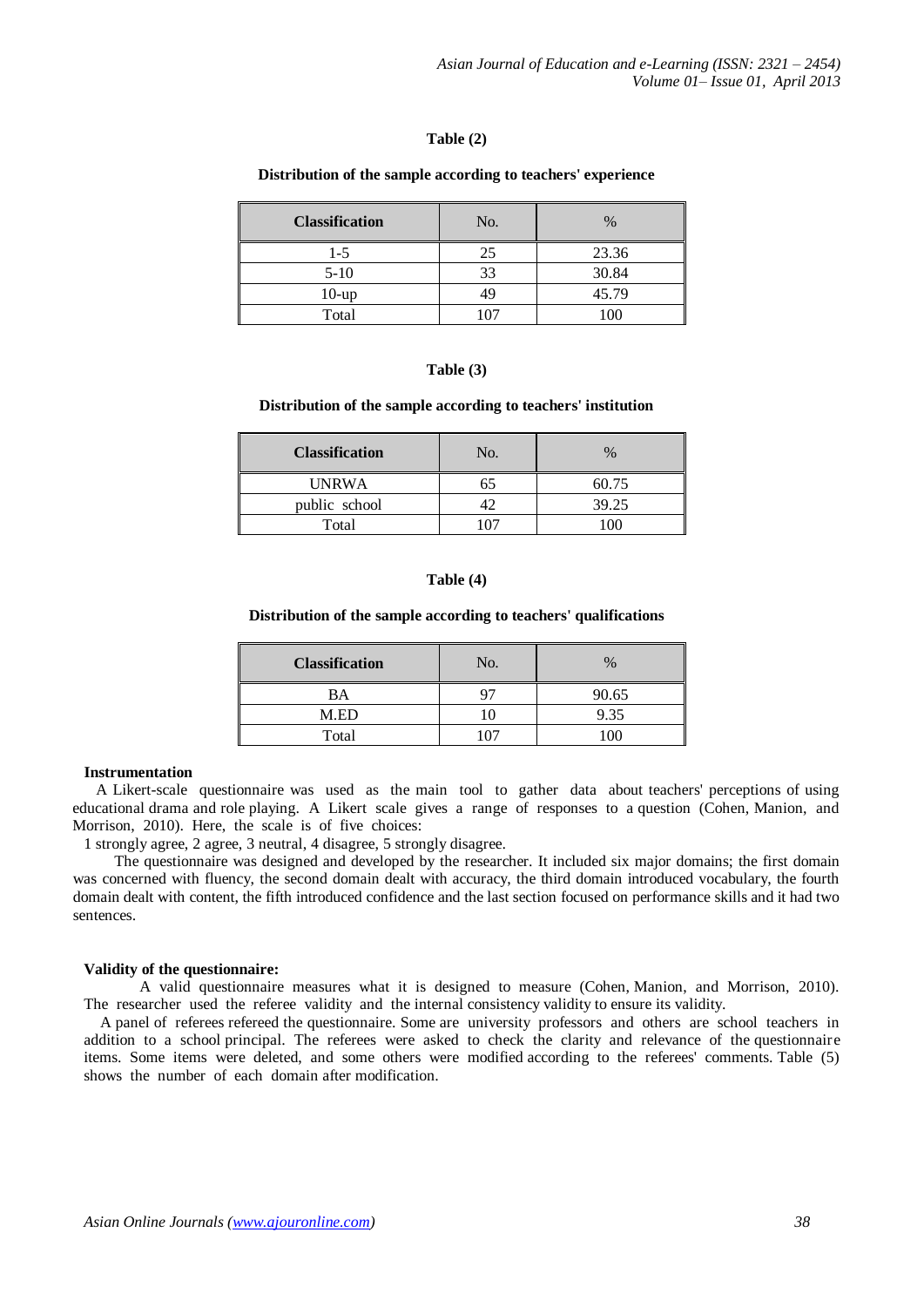| Table $(5)$ |  |
|-------------|--|
|-------------|--|

## **Number of items in each domain**

| Scopes             | No. of items |
|--------------------|--------------|
| <b>FLUENCY</b>     |              |
| <b>ACCURACY</b>    |              |
| Vocabulary         |              |
| <b>CONTENT</b>     |              |
| Confidence         |              |
| Performance skills |              |
| total              |              |

## **Internal consistency:**

Al Agha & Al Ostaz (2004: 110) state that the internal consistency indicates the correlation of the degree of each item with the total of the questionnaire. The internal validity coefficient was computed by using Pearson formula. The following table shows the correlation coefficient of each item with the scope it belongs to.

# **Table (6)**

## **Correlation Coefficient of the Questionnaire**

| <b>Item</b>                                                                                                        | <b>Pearson</b><br><b>Correlation</b> | Sig. level     |
|--------------------------------------------------------------------------------------------------------------------|--------------------------------------|----------------|
| 1.<br>Produce connected speech                                                                                     | 0.435                                | sig. at $0.05$ |
| Produce speech occasionally disrupted by<br>2.<br>hesitations as students search for correct form of<br>expression | 0.475                                | sig. at $0.01$ |
| Eliminate Translation<br>3.                                                                                        | 0.432                                | sig. at $0.05$ |
| Omit of Filler Words (Reduction)<br>4.                                                                             | 0.485                                | sig. at 0.01   |
| 5.<br>speak fluently and talk for an appropriate length of<br>time                                                 | 0.452                                | sig. at $0.05$ |
| Respond and show basic competencies needed for<br>6.<br>everyday life communication.                               | 0.788                                | sig. at $0.01$ |
| Use correct pronunciation for both familiar and<br>7.<br>some unfamiliar words                                     | 0.522                                | sig. at $0.01$ |
| Use a variety of sentences<br>8.                                                                                   | 0.702                                | sig. at 0.01   |
| Make few grammatical errors which do not interfere<br>9.<br>with the message                                       | 0.436                                | sig. at $0.05$ |
| 10. Make good use of cohesive devices to connect ideas                                                             | 0.663                                | sig. at 0.01   |
| 11. Use vocabulary sufficient to express ideas and<br>feelings                                                     | 0.517                                | sig. at $0.01$ |
| 12. Use Idioms and Phrasal Verbs                                                                                   | 0.682                                | sig. at 0.01   |
| 13. Maintain topic                                                                                                 | 0.674                                | sig. at 0.01   |
| 14. Elaborate Topic                                                                                                | 0.693                                | sig. at 0.01   |
| 15. Speak clearly and loudly                                                                                       | 0.618                                | sig. at $0.01$ |
| 16.be involved and holds their attention longer.                                                                   | 0.489                                | sig. at 0.01   |
| 17. Demonstrate cooperation among group members                                                                    | 0.654                                | sig. at $0.01$ |
| 18. Demonstrate discomfort and embarrassment                                                                       | 0.387                                | sig. at 0.05   |
| 19. Make good use of body language to help express<br>ideas and feelings (e.g. good eye-contact)                   | 0.559                                | sig. at $0.01$ |
| 20. Speak up or perform in class Willingly                                                                         | 0.497                                | sig. at $0.01$ |
| 21. Make good use of gestures, posture and facial<br>expression to convey meaning and intonation                   | 0.674                                | sig. at 0.01   |
| 22. Vary tone to convey intended meanings or feelings                                                              | 0.673                                | sig. at $0.01$ |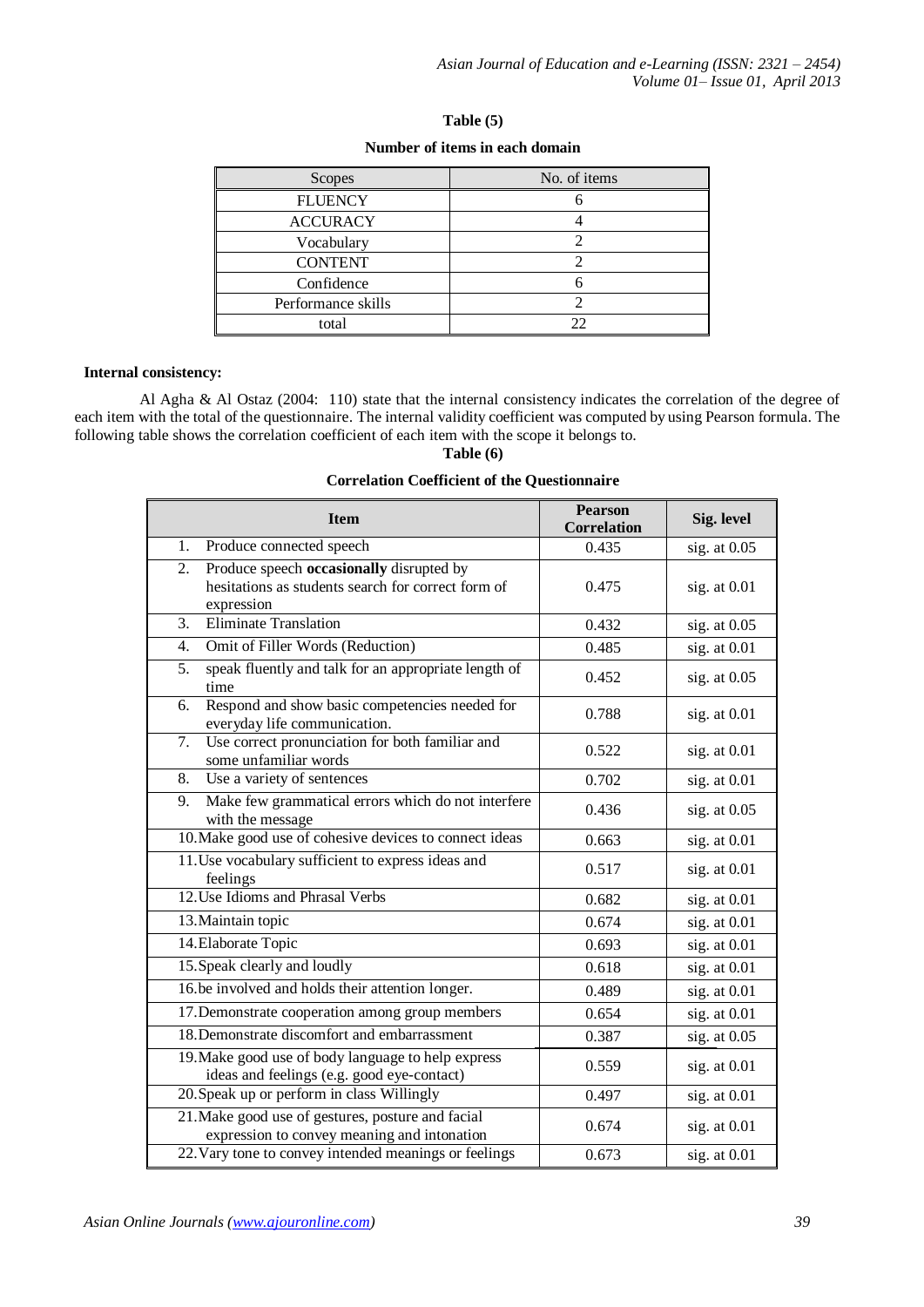- r table value at df (28) and sig. level  $(0.05) = 0.361$
- r table value at df (28) and sig. level  $(0.01) = 0.463$

 The results of tables (6) show that the value of these items were suitable and highly consistent and valid for conducting this study. The researcher also made sure of the correlation between the six scopes with the total degree of the questionnaire, and the six scopes with others. (see table (7).

# **Table (7)**

**Pearson Correlation coefficient of every scope from the Questionnaire with the total degree of the Questionnaire and the scopes with others scopes**

| domain          | <b>SUM</b> | <b>FLUENC</b> | <b>ACCURAC</b> | <b>Vocabulary</b> | <b>CONTEN</b> | <b>Confidence</b> | Performa<br>nce skills |
|-----------------|------------|---------------|----------------|-------------------|---------------|-------------------|------------------------|
| <b>FLUENCY</b>  | 0.795      |               |                |                   |               |                   |                        |
| <b>ACCURACY</b> | 0.747      | 0.462         |                |                   |               |                   |                        |
| Vocabulary      | 0.758      | 0.518         | 0.579          |                   |               |                   |                        |
| <b>CONTENT</b>  | 0.754      | 0.531         | 0.522          | 0.506             |               |                   |                        |
| Confidence      | 0.819      | 0.509         | 0.502          | 0.508             | 0.533         |                   |                        |
| Performance     |            |               |                |                   |               |                   |                        |
| skills          | 0.716      | 0.422         | 0.424          | 0.657             | 0.515         | 0.540             |                        |

r table value at df (28) and sig. level  $(0.05) = 0.361$ 

r table value at df (28) and sig. level  $(0.01) = 0.463$ 

As shown in the table (7), there is a relation correlation between the scopes and the total degree and each scope with the other scopes at sig. level (0.01) that shows a high internal consistency of the questionnaire which reinforces the validity of the questionnaire.

## **Reliability of the questionnaire:**

The test is reliable when it gives the same results if it is reapplied in the same conditions. Reliability of the study instrument was measured by Alpha Cronbach and Spilt- half methods.

| Table (8) |  |
|-----------|--|
|-----------|--|

| <b>Alpha Cronbach method</b> |              |                    |  |  |  |
|------------------------------|--------------|--------------------|--|--|--|
| <b>Scope</b>                 | <b>Total</b> | <b>Correlation</b> |  |  |  |
| the question aire items      | $\sim$<br>∠∠ | 0.891              |  |  |  |

From table (8), it can be seen that the questionnaire is reliable.

#### **Table (9 )**

#### Correlation between two parts (even X odd) and modify by **Spearman brown:**

| <b>SPILT-HALF METHOD</b> |              |               |              |
|--------------------------|--------------|---------------|--------------|
|                          | <b>TOTAL</b> | <b>BEFORE</b> | <b>AFTER</b> |
| Total degree             | ົ<br>∠∠      | 0.734         | 0.847        |

Tables (8) and (9) clearly show that the test is reliable . Alpha Cronbach coefficient is (0.891) and the Spilt- half coefficient is (0.847) which indicates that the questionnaire can be applied.

#### **Piloting the study:**

In autumn 2012, in order to test the appropriateness and clarity of the items as well as to acquire an estimate of reliability of the investigative questionnaire, twenty teachers were chosen randomly to participate in the pilot study. The questionnaires were examined for suggestions and criticisms. At this time, the necessary revisions and recommendations were made.

# **Statistical treatment:**

The researcher used the following statistical methods:

- 1- Frequencies and percentages.
- 2- Mann Whintny test.
- 3- One Way ANOVA and Scheffe post test.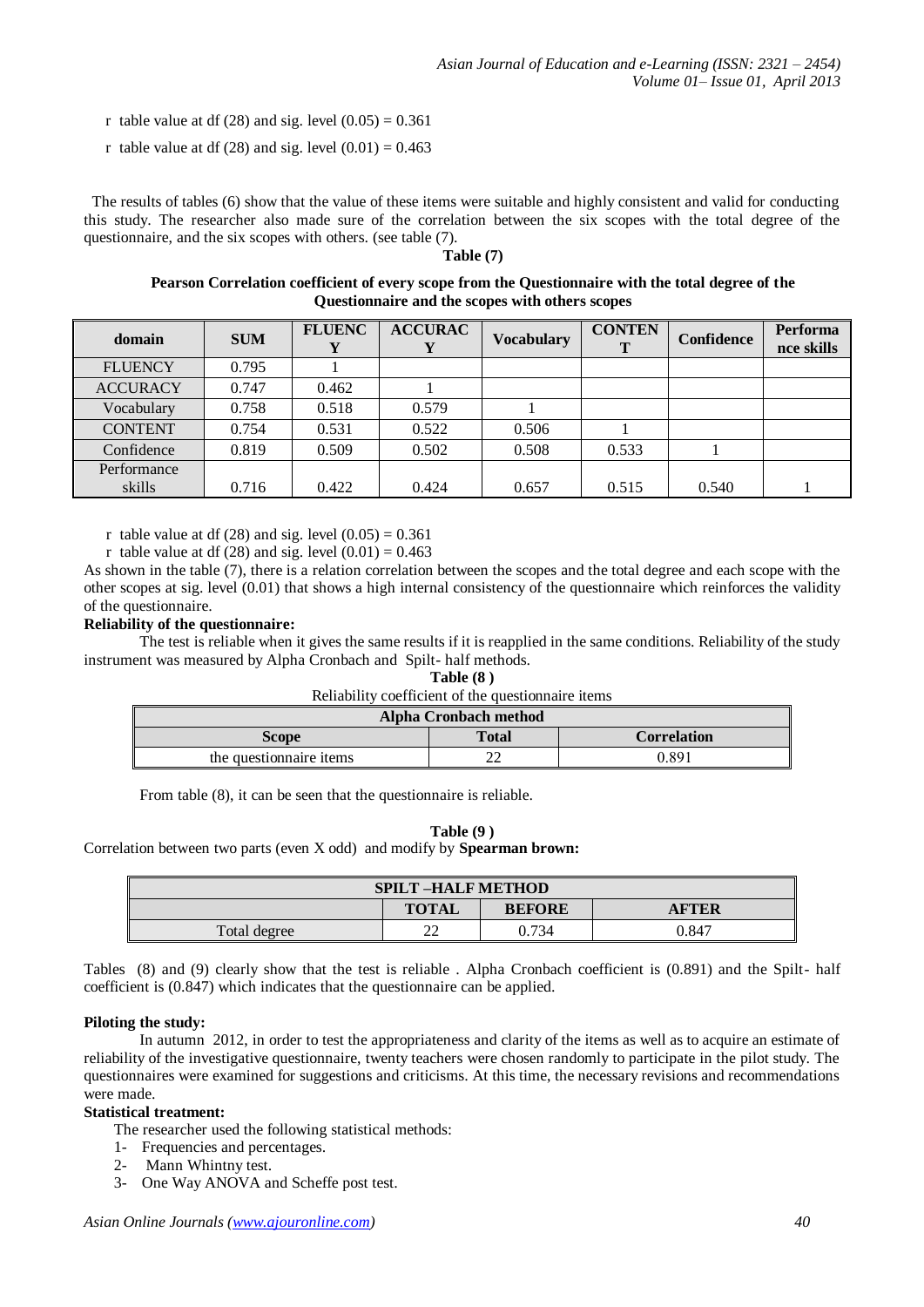# **7. THE STUDY RESULTS**

**To answer the first Question:**

Are there statistically significant differences at  $(a \leq 0.05)$  in English language teachers' perception of the use of **educational drama and role-playing in teaching English attributed to the gender?** 

To answer this question, the researcher used T.Test. Results are presented in table (11) below:

**Table (11)**

**Means, std. div, t value, sig. of the differences between teachers pertaining to gender**

| Variable              |        | N               | Mean   | Std.<br>Deviation | t     | Sig.<br>value | sig. level |
|-----------------------|--------|-----------------|--------|-------------------|-------|---------------|------------|
| <b>FLUENCY</b>        | Male   | 48              | 23.396 | 2.871             | 0.179 | 0.858         | not sig    |
|                       | female | 59              | 23.492 | 2.655             |       |               |            |
| <b>ACCURACY</b>       | Male   | 48              | 16.125 | 2.100             | 1.280 | 0.203         | not sig    |
|                       | female | 59              | 15.593 | 2.167             |       |               |            |
| Vocabulary            | Male   | 48              | 7.563  | 1.147             | 0.184 | 0.854         | not sig    |
|                       | female | 59              | 7.508  | 1.746             |       |               |            |
| <b>CONTENT</b>        | Male   | 48              | 8.063  | 1.311             | 0.374 | 0.709         | not sig    |
|                       | female | 59              | 7.966  | 1.339             |       |               |            |
| Confidence            | Male   | 48              | 25.500 | 3.122             | 1.433 | 0.155         | not sig    |
|                       | female | $\overline{59}$ | 24.610 | 3.254             |       |               |            |
| Performance<br>skills | Male   | 48              | 8.438  | 1.529             | 0.404 | 0.687         | not sig    |
|                       | female | 59              | 8.559  | 1.568             |       |               |            |
| <b>Total</b>          | Male   | 48              | 89.083 | 8.246             | 0.791 | 0.431         | not sig    |
|                       | female | 59              | 87.729 | 9.238             |       |               |            |
|                       |        |                 |        |                   |       |               |            |

t table value at df (105) and sig. level  $(0.05) = 1.98$ 

t table value at df (105) and sig. level  $(0.05) = 2.62$ 

The previous table shows that the computed T is lower than the tabulated T. in all the domains and in the total degree of the questionnaire. This confirms that there are no statistical significant differences attributed to the gender.

## **To answer the** second **Question:**

**Are there statistically significant differences at (α ≤ 0.05) in English language teachers' perception of the use of educational drama and role-playing in teaching English attributed to teachers' experience?** 

The researcher used One Way ANOVA to measure the statistical differences between the different groups table

( 12) show that:

| <b>Table (12)</b> |  |
|-------------------|--|
|                   |  |

| One Way ANOVA results of the differences between the study sample due to their teaching experience period |  |
|-----------------------------------------------------------------------------------------------------------|--|
|                                                                                                           |  |

| <b>Scope</b>   | Source of<br>variance | Sum of<br><b>Squares</b> | df  | <b>Mean</b><br><b>Square</b> |       | Sig.  | Sig. level |
|----------------|-----------------------|--------------------------|-----|------------------------------|-------|-------|------------|
| <b>FLUENCY</b> | Between<br>Groups     | 10.036                   | 2   | 5.018                        | 0.664 | 0.517 | not sig    |
|                | Within Groups         | 786.431                  | 104 | 7.562                        |       |       |            |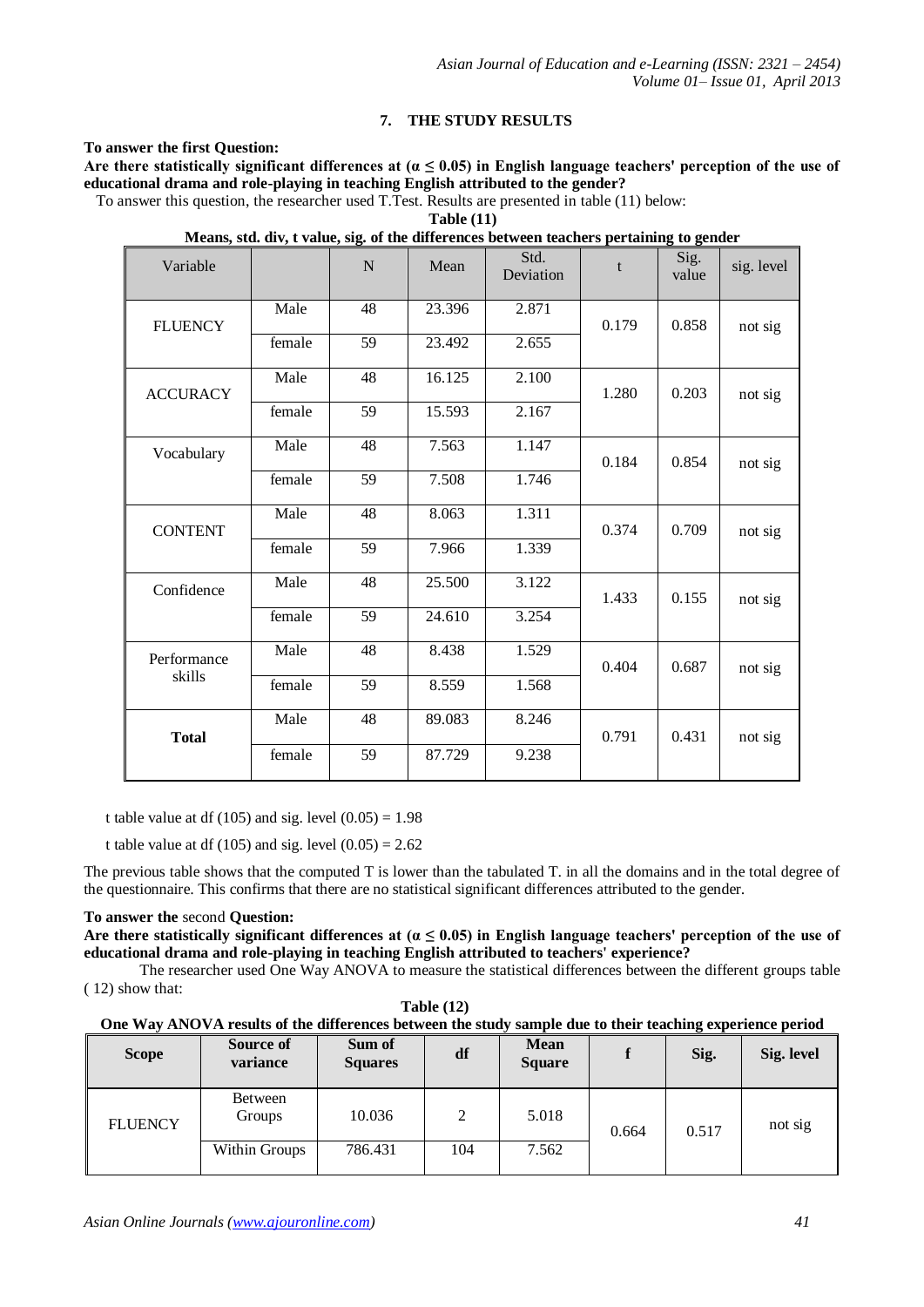*Asian Journal of Education and e-Learning (ISSN: 2321 – 2454) Volume 01– Issue 01, April 2013*

|                       | Total                    | 796.467  | 106            |         |       |       |         |
|-----------------------|--------------------------|----------|----------------|---------|-------|-------|---------|
|                       | Between<br>Groups        | 26.846   | $\overline{2}$ | 13.423  |       |       |         |
| <b>ACCURACY</b>       | <b>Within Groups</b>     | 460.126  | 104            | 4.424   | 3.034 | 0.052 | not sig |
|                       | Total                    | 486.972  | 106            |         |       |       |         |
|                       | Between<br>Groups        | 1.421    | $\overline{2}$ | 0.710   |       |       |         |
| Vocabulary            | <b>Within Groups</b>     | 237.215  | 104            | 2.281   | 0.311 | 0.733 | not sig |
|                       | Total                    | 238.636  | 106            |         |       |       |         |
| <b>CONTENT</b>        | Between<br>Groups        | 0.990    | $\overline{2}$ | 0.495   |       |       |         |
|                       | Within Groups            | 184.001  | 104            | 1.769   | 0.280 | 0.757 | not sig |
|                       | Total                    | 184.991  | 106            |         |       |       |         |
| Confidence            | Between<br>Groups        | 18.009   | $\overline{2}$ | 9.004   |       |       |         |
|                       | Within Groups            | 1074.982 | 104            | 10.336  | 0.871 | 0.422 | not sig |
|                       | Total                    | 1092.991 | 106            |         |       |       |         |
|                       | Between<br>Groups        | 12.665   | $\overline{2}$ | 6.333   |       |       |         |
| Performance<br>skills | Within Groups            | 240.082  | 104            | 2.308   | 2.743 | 0.069 | not sig |
|                       | Total                    | 252.748  | 106            |         |       |       |         |
|                       | <b>Between</b><br>Groups | 252.933  | $\overline{2}$ | 126.466 |       |       |         |
| total                 | Within Groups            | 7940.955 | 104            | 76.355  | 1.656 | 0.196 | not sig |
|                       | Total                    | 8193.888 | 106            |         |       |       |         |

"F" table value at  $(2, 106)$  d f. at  $(0.05)$  sig. level equal 3.09

"F" table value at  $(2, 106)$  d f. at  $(0.01)$  sig. level equal 4.82

The previous table shows that the computed T is lower than the tabulated T. in all the domains and in the total degree of the questionnaire. This confirms that there are no statistical significant differences attributed to teachers' experience period.

## **To answer the third Question:**

Are there statistically significant differences at  $(a \le 0.05)$  in research about English language teachers' perception **of the use of educational drama and role playing in teaching English attributed to the institution?** 

To answer this question the researcher used T.Test table (13 ) shows this: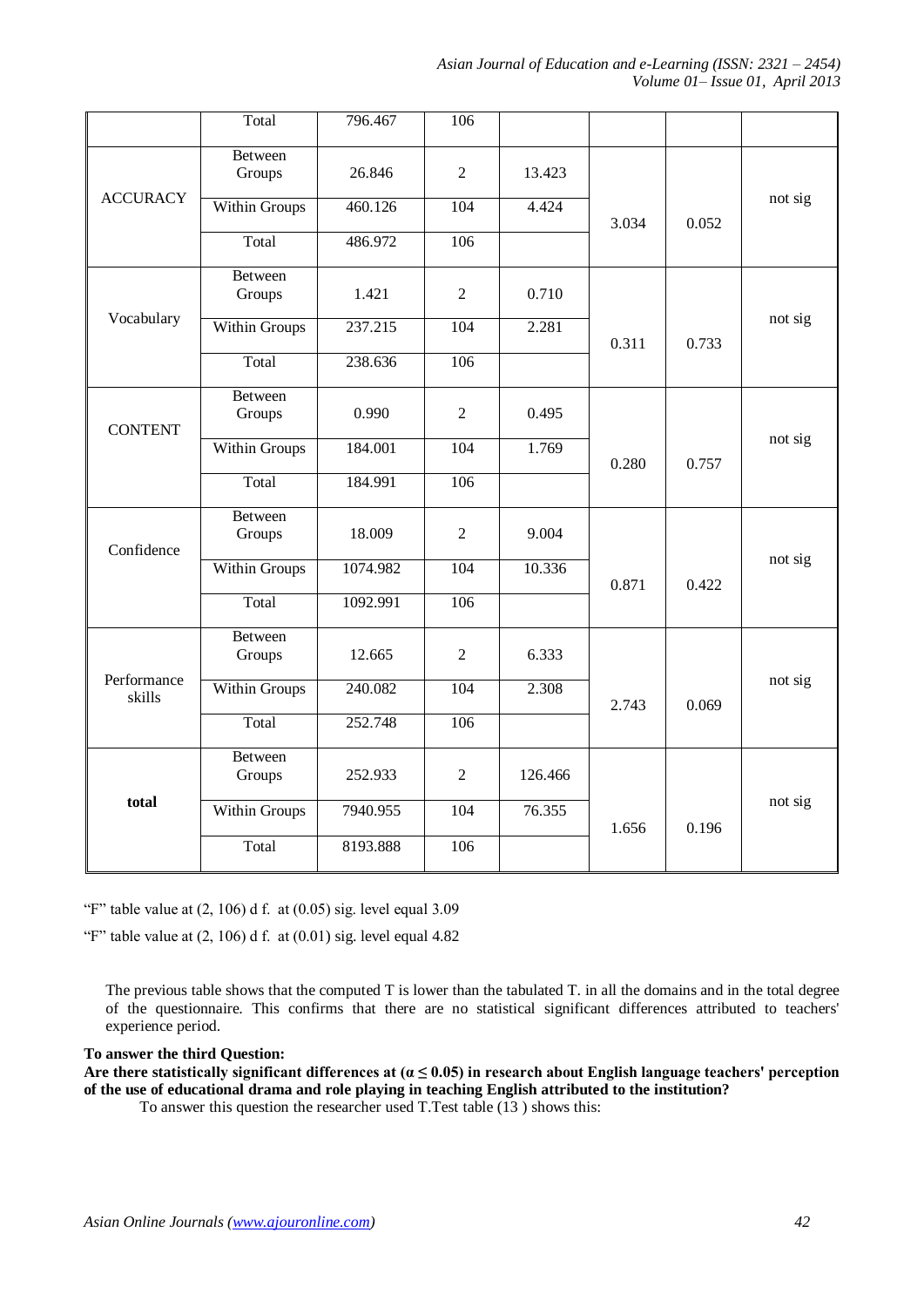| variable        |               | N               | Mean   | Std.<br>Deviation | t     | Sig.<br>value | sig. level |
|-----------------|---------------|-----------------|--------|-------------------|-------|---------------|------------|
| <b>FLUENCY</b>  | <b>UNRWA</b>  | 65              | 23.677 | 2.964             | 1.073 | 0.286         | not sig    |
|                 | public school | 42              | 23.095 | 2.346             |       |               |            |
| <b>ACCURACY</b> | <b>UNRWA</b>  | $\overline{65}$ | 15.523 | 1.985             | 1.875 | 0.064         | not sig    |
|                 | public school | 42              | 16.310 | 2.311             |       |               |            |
| Vocabulary      | <b>UNRWA</b>  | 65              | 7.446  | 1.458             | 0.741 | 0.460         | not sig    |
|                 | public school | 42              | 7.667  | 1.572             |       |               |            |
| <b>CONTENT</b>  | <b>UNRWA</b>  | 65              | 8.000  | 1.392             | 0.091 | 0.928         | not sig    |
|                 | public school | 42              | 8.024  | 1.220             |       |               |            |
| Confidence      | <b>UNRWA</b>  | 65              | 24.646 | 3.079             | 1.463 | 0.146         | not sig    |
|                 | public school | 42              | 25.571 | 3.365             |       |               |            |
| Performance     | <b>UNRWA</b>  | $\overline{65}$ | 8.538  | 1.393             | 0.280 | 0.780         | not sig    |
| skills          | public school | 42              | 8.452  | 1.770             |       |               |            |
| <b>Total</b>    | <b>UNRWA</b>  | 65              | 87.831 | 8.859             | 0.739 | 0.462         | not sig    |
|                 | public school | 42              | 89.119 | 8.735             |       |               |            |

|                                   |  | <b>Table</b> (13) |  |
|-----------------------------------|--|-------------------|--|
| Means, std. div, t value and sig. |  |                   |  |

t table value at df (105) and sig. level  $(0.05) = 1.98$ 

t table value at df (105) and sig. level  $(0.05) = 2.62$ 

The table above shows that the computed T is lower than the tabulated T. in all the domains and in the total degree of the questionnaire. This confirms that there are no statistical significant differences attributed to the institution variable.

# **To answer the fourth Question:**

Are there statistically significant differences at  $\alpha \leq 0.05$  in English language teachers' perception of the use of **educational drama and role-playing in teaching English attributed to teachers' qualifications?** 

> to answer this question the researcher used T.Test table ( 14) shows this: **Table ( 14)**

**Means, std. div, t value and sig. of the differences between the sample due to qualification** 

| Variable       |      | N  | Mean   | Std.<br>Deviation | $\mathbf{T}$ | Sig.<br>value | sig. level |
|----------------|------|----|--------|-------------------|--------------|---------------|------------|
| <b>FLUENCY</b> | BA   | 97 | 23.515 | 2.728             | 0.784        | 0.435         | not sig    |
|                | M.ED | 10 | 22.800 | 2.936             |              |               |            |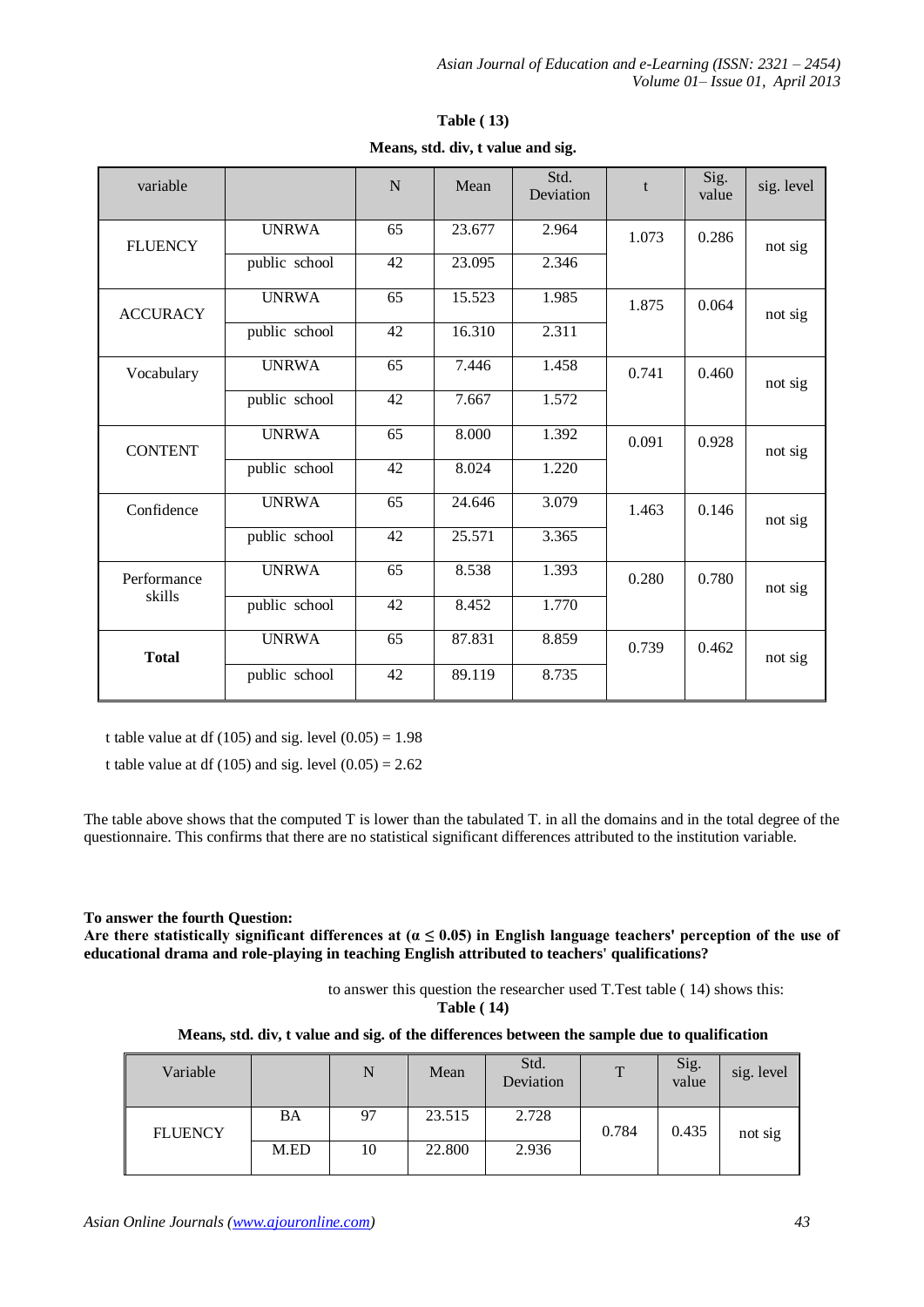| <b>ACCURACY</b> | <b>BA</b> | 97 | 15.876 | 2.132 | 0.667 | 0.506 | not sig |
|-----------------|-----------|----|--------|-------|-------|-------|---------|
|                 | M.ED      | 10 | 15.400 | 2.319 |       |       |         |
| Vocabulary      | <b>BA</b> | 97 | 7.546  | 1.521 | 0.292 | 0.770 | not sig |
|                 | M.ED      | 10 | 7.400  | 1.350 |       |       |         |
| <b>CONTENT</b>  | <b>BA</b> | 97 | 8.021  | 1.323 | 0.274 | 0.785 | not sig |
|                 | M.ED      | 10 | 7.900  | 1.370 |       |       |         |
| Confidence      | <b>BA</b> | 97 | 25.000 | 3.276 | 0.093 | 0.926 | not sig |
|                 | M.ED      | 10 | 25.100 | 2.644 |       |       |         |
| Performance     | <b>BA</b> | 97 | 8.423  | 1.587 | 1.727 | 0.087 | not sig |
| skills          | M.ED      | 10 | 9.300  | 0.675 |       |       |         |
| <b>Total</b>    | <b>BA</b> | 97 | 88.381 | 8.920 | 0.164 | 0.870 | not sig |
|                 | M.ED      | 10 | 87.900 | 7.838 |       |       |         |

t table value at df (105) and sig. level  $(0.05) = 1.98$ 

t table value at df (105) and sig. level  $(0.05) = 2.62$ 

The previous table shows that the computed T is lower than the tabulated T. in all the domains and in the total degree of the questionnaire. This confirms that there are no statistical significant differences attributed to qualification.

# **8. SUMMARY**

The purpose of this study was to examine the perceptions of English teachers regarding the use of educational drama in teaching English. Specifically, this study investigated the teachers' perceptions in Gaza Southern Governorates. A questionnaire design was employed in this investigation to collect and analyze the data. One hundred and seven teachers were chosen randomly to participate in the study. The questionnaire was conducted to collect the data of this study. A panel of professors employed at Gaza universities and English supervisors agreed that the instrument was valid. The data was tested statistically. The following hypotheses were tested at .05 significance level or better in this descriptive study.

- 1. There are statistically significant differences at ( $\alpha \le 0.05$ ) in English language teachers' perception of the use of educational drama and role playing in teaching English attributed to the gender variable. As the mean concerning the male teachers was 89.083 and the mean concerning the female teachers was 87.729. In the contrary, the standard deviation regarding the male teachers was 8.246 and the standard deviation concerning the female teachers was 9.238.
- 2. There are statistically significant differences at  $(\alpha \le 0.05)$  in research about English language teachers' perception of the use of educational drama and role playing in teaching English attributed to the Experience variable. As the mean concerning (Between groups) was 126.466 and the mean concerning (within groups) was 76.355.
- 3. There are statistically significant differences at  $(\alpha \le 0.05)$  in research about English language teachers' perception of the use of educational drama and role playing in teaching English attributed to the institution variable. As the mean concerning the UNRWA teachers was 87.831and the mean concerning the public teachers was 89.119. In the contrary, the standard deviation regarding the UNRWA teachers was 8.859 and the standard deviation concerning the public teachers was 8.735.
- 4. There are statistically significant differences at  $(\alpha \le 0.05)$  in research about English language teachers' perception of the use of educational drama and role playing in teaching English attributed to the qualifications variable. As the mean concerning the BA, who were 97 teachers, was 88.381 and the mean concerning the M.ED teachers, who were 10 teachers, was 87.900. In addition, the standard deviation regarding the BA teachers was 8.246 and the standard deviation concerning the M.Ed teachers was 9.238.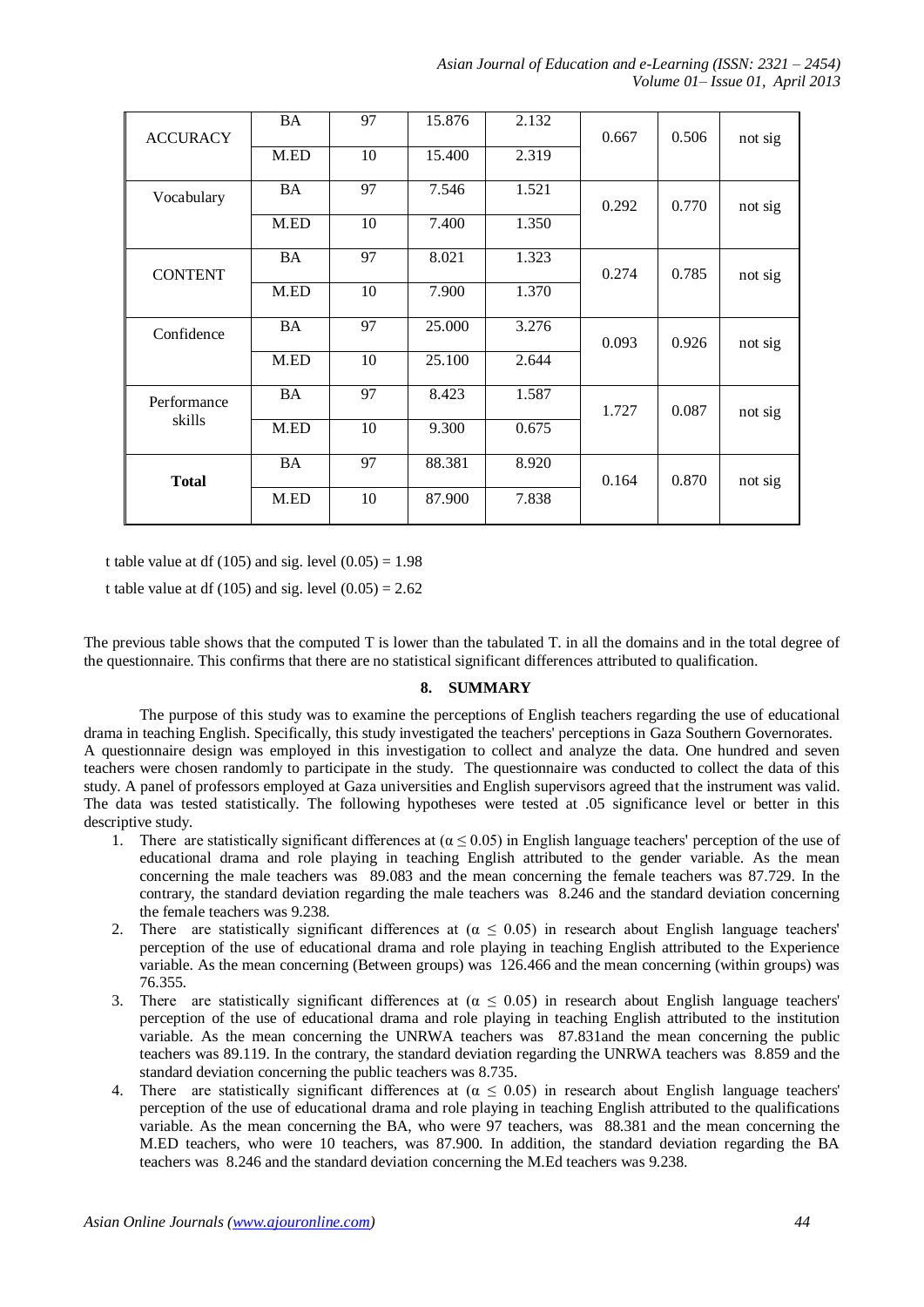# **9. COMMENTARY**

The researcher recognizes that only a minority of foreign language teachers use educational drama as a major strategy of Education. Most use a range of other techniques and approaches. In addition, the researcher holds the belief that the same principle holds for L2 instruction in the English literature classroom. The study has demonstrated that educators are becoming more and more aware that teachers and researchers cannot work in isolation from each other since their common objective is to help students meet personal needs and accomplish personal goals as they take on the challenge of English drama learning.

Based on the investigator's research, sampling of activities are being suggested that have proven successful in many English drama classrooms. More than a series of activities to be followed in the classroom, however, the researcher has implied an attitude toward the whole of education in general and English literature education in particularly that may be applied in Gaza Governorates in teaching English literature classrooms and basically drama. As Cummins (1984: 386) stated:

> A major aim of schooling is to develop students' ability to manipulate and interpret cognitively demanding context reduced text. The more initial reading and writing instruction can be embedded in a meaningful communicative context(i.e. related to the child's previous experiences), the more successful it is likely to be.

#### **10. CONCLUSION**

Based on the findings of the study, the following conclusions were reached:

- 1- Major problems facing English teachers in using educational drama in teaching English were the fluency and accuracy in addition to the performance skills.
- 2- Area of students' concentration had some influence on the perceptions of English teachers in teaching drama.

Moreover, the researcher's extensive study and experience in Gaza Governorates demonstrate that there are no quick, easy solutions to the problems at hand. The implementation of innovative alternative approaches for teaching English drama to undergraduate students in Gaza Governorates is not an easy task. One cannot underestimate the traditional English drama teaching methodology. It is quite understandable that teachers in Gaza Governorates as elsewhere are usually somewhat apprehensive about making changes. The researcher fully realizes that one cannot with one magic stroke fill the English drama classrooms in Gaza Schools with teachers highly trained in alternative teaching techniques.

The researcher is convinced that all teachers of English in Gaza must closely examine what it truly means to be a teacher of English drama. They must reflect on their role in areas such as English drama in the light of an increasing international and global society as well as expand their notions of drama to include a variety of literature genres. Over the course of the semester, teachers must think about balance – balance between long and short works, poetry, illustrated books and short stories in addition to classic and contemporary writings and multiple perspectives as well as a range of reading and interest levels. "By using a wide array of materials, from illustrated books to novels to films, it is possible for every student in Gaza Governorates to find an entry point into English literature" ( Schiller, 1999: 102).

# **Implications**

The following implications are offered for teachers regarding the teaching and understanding of English educational

English – speaking students should be aware of cultural factors which influence students' learning and understanding of English literature. A greater understanding of cultural differences can assist drama:

- 1. Teachers of English drama to non-native teachers in the selection process of literary works. Literary works that portray characters and life experiences similar to those of the students receiving instruction should be selected and discussed.
- 2. Teachers should be cognizant of the ideas and values that a literary work is trying to convey. An awareness, by teachers of English drama, of the narrative structure of English drama can enhance the overall literary work from a social and historical perspective.
- 3. Teachers should understand the importance of teaching approaches and strategies in the understand of English literature by non-native-English-speaking students. Teaching approaches and strategies that allow students to interact with their teachers and peers and act out the various parts of a literary work are key ingredients in nonnative-English -speaking students' learning and understanding English drama.